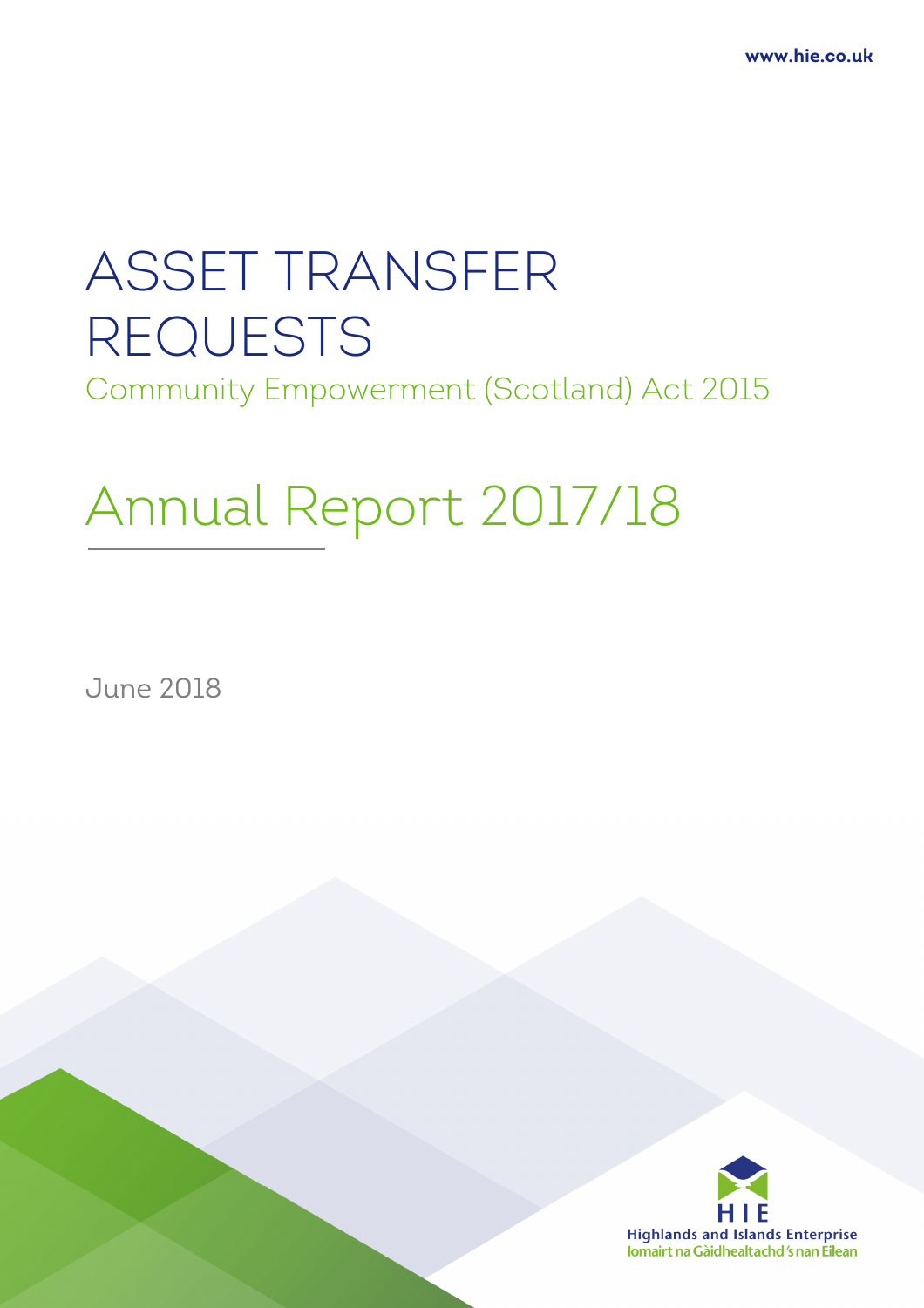## INTRODUCTION

Asset Transfer Requests legislation creates a right for community bodies to request to buy, lease, manage or occupy any land or buildings owned or leased by HIE. It requires us to assess ATRs against a specified list of criteria and to agree to the request unless there are reasonable grounds for refusal.

Section 95 of the Act requires every relevant authority to publish an annual report setting out the numbers of asset transfer requests received and their outcomes – see Section 1. The report must also describe anything the relevant authority has done to promote the use of asset transfer requests and support community transfer bodies to make requests – see Section 2.

# SECTION 1

#### REPORT FOR THE PERIOD 1 APRIL 2017 TO 31 MARCH 2018

| <b>Report measure</b>                                            | 1 April 2017 - 31 March<br>2018 |
|------------------------------------------------------------------|---------------------------------|
| How many asset transfer requests were received                   |                                 |
| How many requests were agreed to or refused                      |                                 |
| For requests agreed to, whether they resulted in a transfer of   | n/a                             |
| ownership, lease or conferral of other rights                    |                                 |
| For appeals relating to requests made to the relevant authority, | n/a                             |
| how many have been allowed, dismissed, or have resulted in any   |                                 |
| part of the authority's decision being reversed or changed       |                                 |

\*During this reporting period, HIE received, but had not yet made a decision on, an asset transfer request from Unst Partnership Ltd to acquire Unit 1, Hagdale Industrial Estate, Baltasound, Unst ZE2 9TW.

### SECTION 2

#### ASSET TRANSFER REQUEST PROMOTION AND SUPPORT

#### **Specific support**

During this period HIE staff engaged with 9 community organisations (including Unst Partnership Ltd) who had expressed an interest in asset transfer. Each organisation was provided with an overview of our asset transfer process and had direct contact with HIE's asset transfer 'named officer'. Further to this, all groups received additional support from HIE development managers in the relevant HIE area office or a member of HIE's Community Assets Teams; NB most groups received contact from both.

The table below details the asset transfer enquiries received within each of our 8 areas: